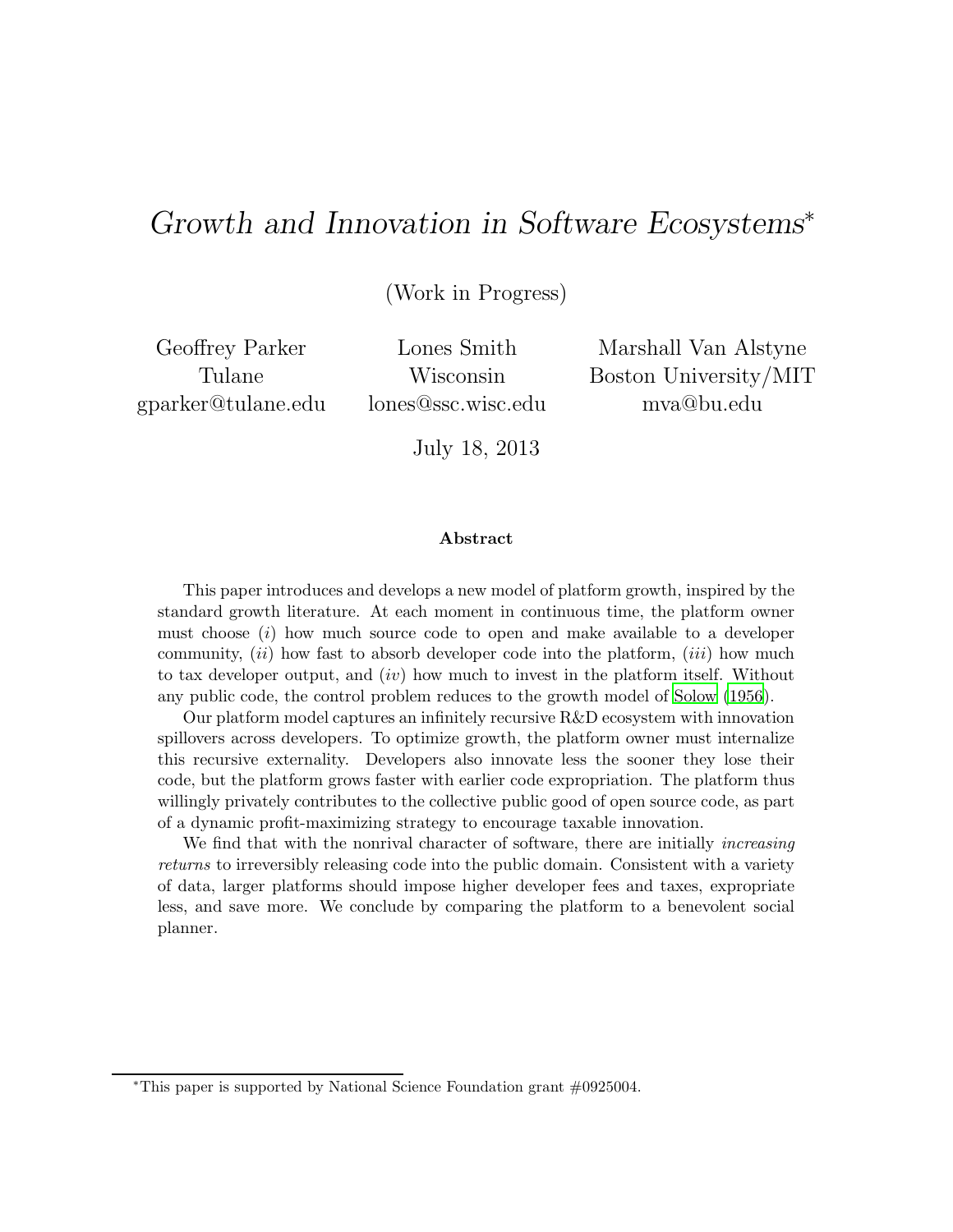# 1 Introduction

A substantial and growing fraction of the economy is represented by software platforms namely, closed economic ecosystems whose owner sustains their development, and who can set rules for opening platforms and for choosing when to bundle downstream applications into the platform. The platform owner faces a dynamic economic control problem with options and tradeoffs not jointly present in other economic settings. Notably, he can divest some of his platform code into the public domain and thereby profit from an external community of developers endowed with commercially valuable ideas that augment this code. For instance, while Myspace created its entire platform by itself, Facebook allowed outside developers to build new applications.<sup>[1](#page-1-0)</sup> That Facebook has since proved a stunning business success and Myspace a catastrophic failure speaks to the critical role of played by developer firms in the platform viability.

We develop a parsimonious model of platform optimization of its software ecosystem that embodies several key features of the optimization they face and its social welfare implications: platform depreciation and re-investment, heterogenous developer ideas, developer taxes, code expropriation. In our key modeling innovation, the platform must choose how much of its code to open up for a heterogeneous continuum of small developers to build upon. Developers indexed by the quality of their product ideas. The platform owner becomes a landlord to developer firms that build and sell applications on its property. When a traditional landlord allocates land to one tenant, it is unavailable to another. But here all firms can productively encamp on the same ground, since the code is a nonrival good.

Since platform code depreciates rapidly, the platform must choose how fast to re-invest revenues into building the platform. These production and savings-investment decisions

<span id="page-1-0"></span><sup>1</sup>"We tried to create every feature in the world and said, 'O.K., we can do it, why should we let a third party do it?'" says (MySpace cofounder) DeWolfe. "We should have picked 5 to 10 key features that we totally focused on and let other people innovate on everything else." — Felix Gillette, Business Week,  $6/27/2011$ .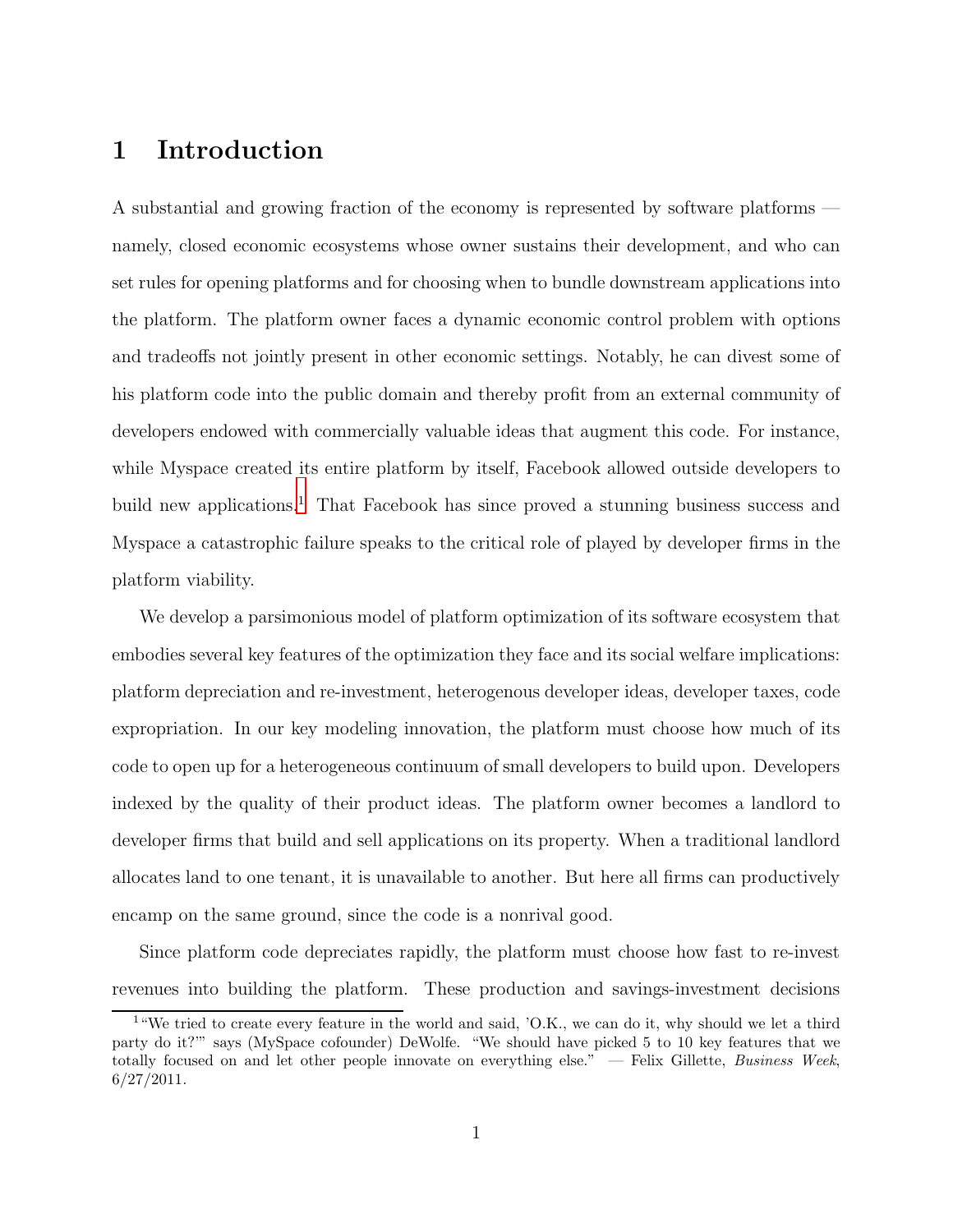resemble those in the standard exogenous growth paradigm in macroeconomics that we parallel (Solow, 1956). But we differ critically in having two legal dimensions of capital privately-held and publicly-held platform code. For instance, modular programming is an example of public code that can serve as the bricks and mortar for future developers code [\(MacCormack et al. \(2007](#page-20-1))). We show that releasing code into the public initially benefits from increasing returns. For the more code that is released, the more developers are able to devise new and more imaginative applications.

In our continuous time setting, the platform constantly depreciates. Indeed, one should expect that code depreciates much faster than physical capital both because of constant attacks on its integrity (wear and tear), and given the rapidly changing technological frontier (rust and dust). The platform owner therefore must make a critical choice of how fast to replenish the public domain code. But this activity is by no means a free lunch. For the decision to release code into the public domain is an irreversible one. The platform must worry that an upstart can learn from his published code, and produce its own rival platform. Faced with potential competition from other platforms that may arise, we assume that the platform owner can only charge for the surplus value his private code confers upon consumers. This embodies a classic tradeoff that more openness helps future innovation at the cost of lower current profits [\(Besen and Farrell](#page-20-2), [1994\)](#page-20-2).

Our paper contributes to the dynamic R&D literature. For we allow two platform choices regarding the developer ecosystem: First, developers may see their revenues taxed by the platform — as with Apple's 30% rate on iPhone applications. We therefore model the choice of the platform developer tax rate. Second, unlike firms producing tangible standard rival goods, the platform owner may at some point copy or confiscate an application that adds value to the platform. We model this code expropriation simply as a choice of how long application producers may own their products. In practice, a platform owner often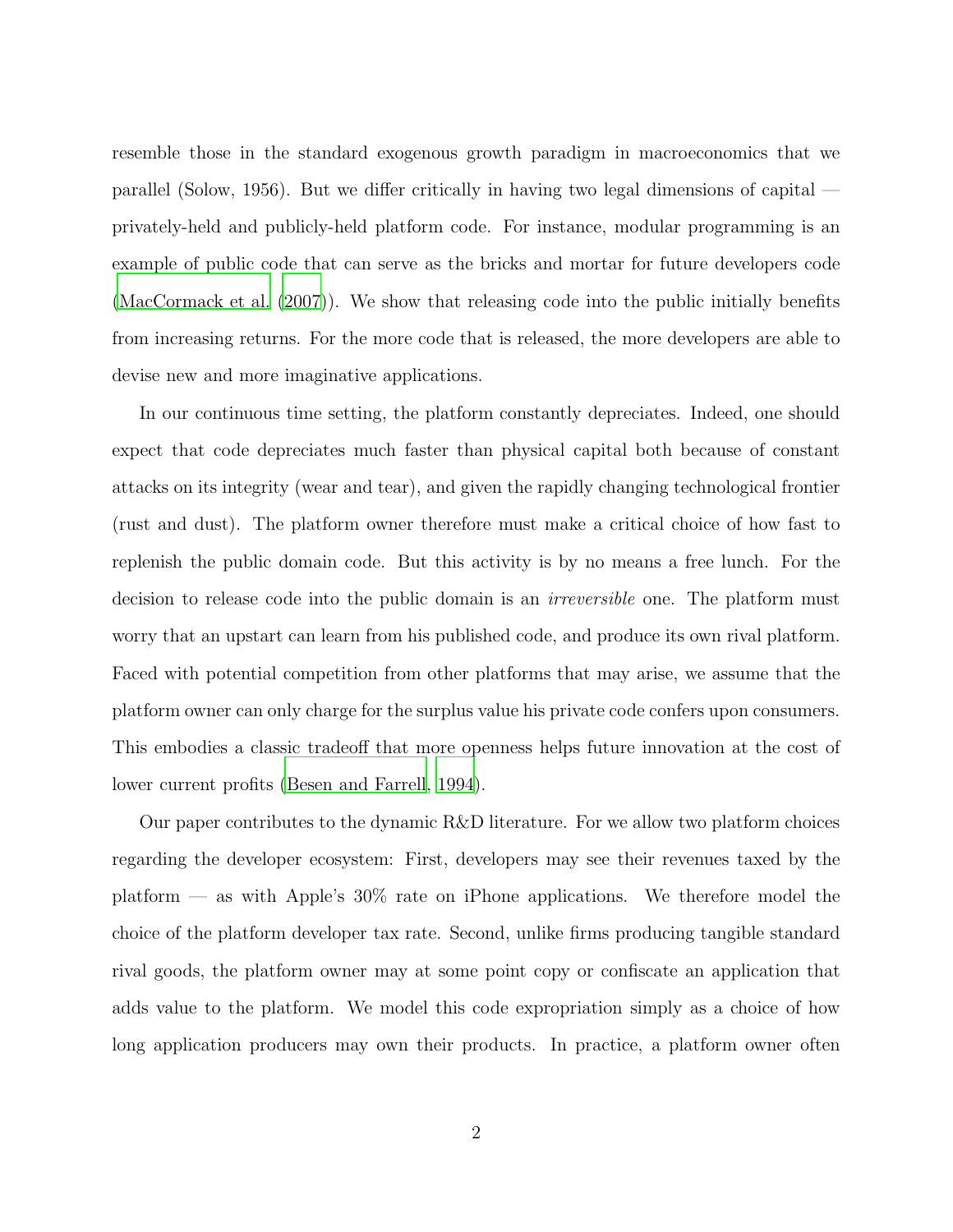creates a functionally equivalent application he then bundles into the platform.[2](#page-3-0) This is analogous to a choice of patent length for R&D firms, and captures an intrinsic tradeoff: Bundling applications into the platform sooner reduces innovation incentives, but enriches the platform for future developers. This captures the essence of the  $ex$  ante –  $ex$  post tradeoff in technology markets. The platform eventually embeds arbitrarily many rounds of innovation sequentially layered on one another. Our paper tells a much richer story of R&D than usually told, $3$  with profit and adoption tradeoffs in open versus closed code. $4$ 

The platform sponsor profits from the developer ecosystem in two ways — the tax rate on developer revenues and the finite proprietary period before expropriation. A higher tax rate or shorter proprietary period helps the platform, but reduces developer profits, and thereby this shrinks the developer ecosystem. The platform sponsor selects a positive tax rate and positive expropriation rate that equate his dynamic tradeoff with the developers.

We model the platform environment as a closed economy. Faced with a depreciating code base, the platform sponsor is a social planner who must directly reinvest in its maintenance. He must balance current against future consumption at the margin. As with the macroeconomic growth literature, we compute the golden rule solution that maximizes the platform's steady state value. We ask how this solution varies with the basic parameters. We show, for instance, intuitive result that the platform owner should more heavily re-invest in the platform when the depreciation rate is greater. Less intuitively, we argue that platforms serving larger markets should impose smaller taxes on developers, and instead rely more

<span id="page-3-0"></span><sup>2</sup>This has happened many times — for instance, Microsoft saw the vital importance of web browsing and released Internet Explorer with Windows 95. When Microsoft bundled web browsing, instant messaging, streaming media multi-threading, and disk compression into Windows — all features originally developed by downstream developers — venture capital firms reduced funding any startups whose products might be bundled into the operating system.

<span id="page-3-1"></span><sup>&</sup>lt;sup>3</sup>The leading papers here [Green and Scotchmer \(1995\)](#page-20-3) and [Chang \(1995](#page-20-4)) explore two stage innovation.

<span id="page-3-2"></span><sup>&</sup>lt;sup>4</sup>Closest in spirit to our paper is [Boudreau and Hagiu \(2009\)](#page-20-5). They show that when discoveries sequentially build on one another, patent protection is unwise, and that inventors may find higher profits in a world with competition and imitation. This idea emerges in our setting, but without the same developers moving twice.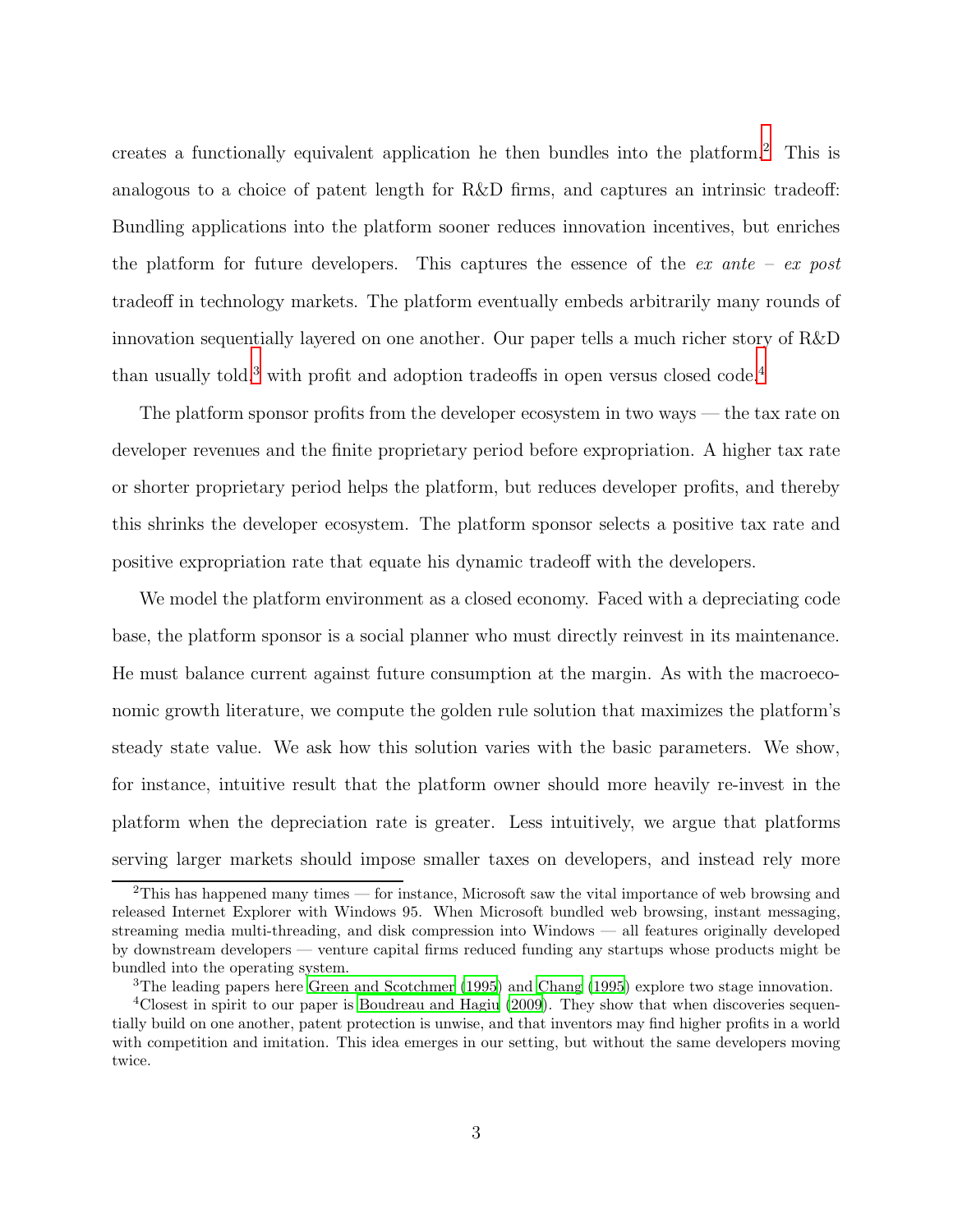heavily on code expropriation. This finding partially makes sense of the different strategies employed by the Windows and iPhone platforms.

Our point of departure from the growth literature mirrors the knowledge spillover growth model of [Romer \(1986](#page-20-6)). But whereas he focused on the positive external effect of new knowledge that "cannot be perfectly patented or kept secret", we explicitly model the public domain code as a capital stock.

WHITHER CLOUD COMPUTING? We allow the platform to write contracts with developers that includes code expropriation. In a world with cloud computing, the platform would not own the domain, and would lose this lever of power. We see in §[5](#page-12-0) would lose its dominant source of platform growth.

We next analyze in sequence the platform model of private and public code, explore optimization with the platform ecosystem, and then the platform dynamics. Finally, we turn to the twin platform and planner's problems.

# 2 Motivation

Depreciation is much more important than holds for standard physical capital (eg. 15%) in the macroeconomy for two reasons. First, there may be significant obsolescence, as the technological environment is rapidly changing; therefore, software must be quickly re-configured, possibly with new functionality added. Second, the platform software environment is prone to attack by hackers, and this ongoing war requires constant repairs and defensive adaptations. Microsoft updates for Windows operating systems, for instance, often arrive more than once a week in response to the latest discovered vulnerabilities.

platform code can be re-used, given software modularity

The platform owner also takes a "piece of the action" from the applications firms — for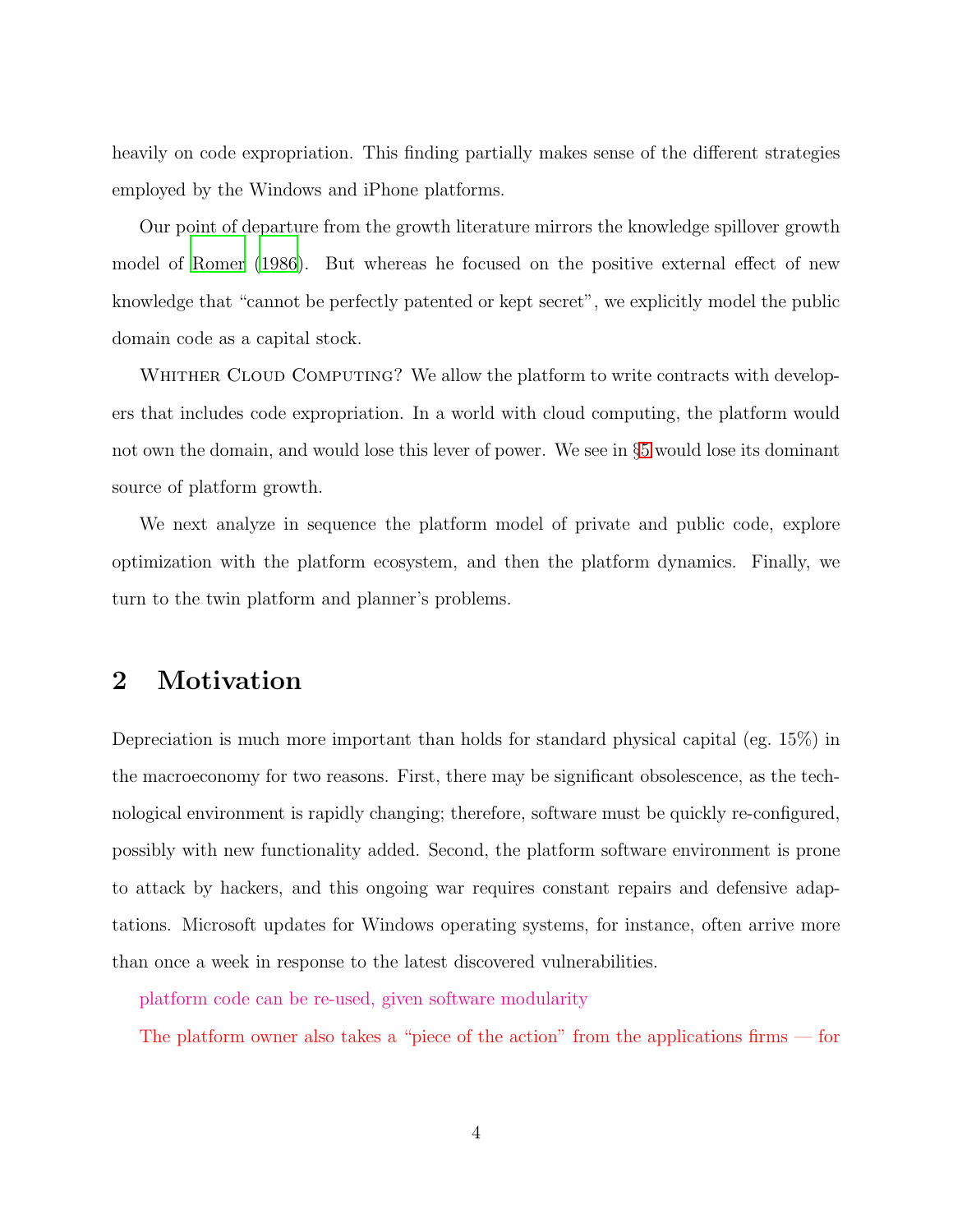instance, Apple taxes 30% of developers revenues for the iPhone and zero for Mac.<sup>[5](#page-5-0)</sup>

The platform owners can expropriate any piece of software it deems mission critical. What it does in practice is make a take it or leave it offer, and threaten replication. We will treat this as "eminent domain".

We assume that the platform managing the ecosystem invests in its code and and expropriates code. This captures many real life features. Platforms often acquire companies to secure their code. But behind the scene is the threat that the platform will replicate the code.

- Apple acquired NeXT in 1997, it acquired the core for its new MAC OS kernel.
- Mac: eMagic became Garageband
- Soundjam became iTunes

As long as the platform offers the developer a discounted price, this is best modeled as expropriation. If the platform offered the developer full value, then it is essentially investment in the platform.

Really, platform code is not all the same.

- Developer library is published.
- Video game platforms like XBox typically charge licensing fees from \$3 to \$10.

Our code dynamics describe an open source ecosystem like Lynux, but our platform optimization is inapplicable there.

The Ecosystem. Steve Jobs boasted at 2010 Apple World Wide Developers Conference of 225,000 iPhone and iPod touch apps in the App Store, and an excess of \$1 billion of tax revenues from developers in the App store. The number of developers for the Windows platform swamps this number.

<span id="page-5-0"></span><sup>&</sup>lt;sup>5</sup>Windows charges  $0\%$ ; Salesforce.com charges  $30\%$ ; Amazon Kindle charges  $70\%$ .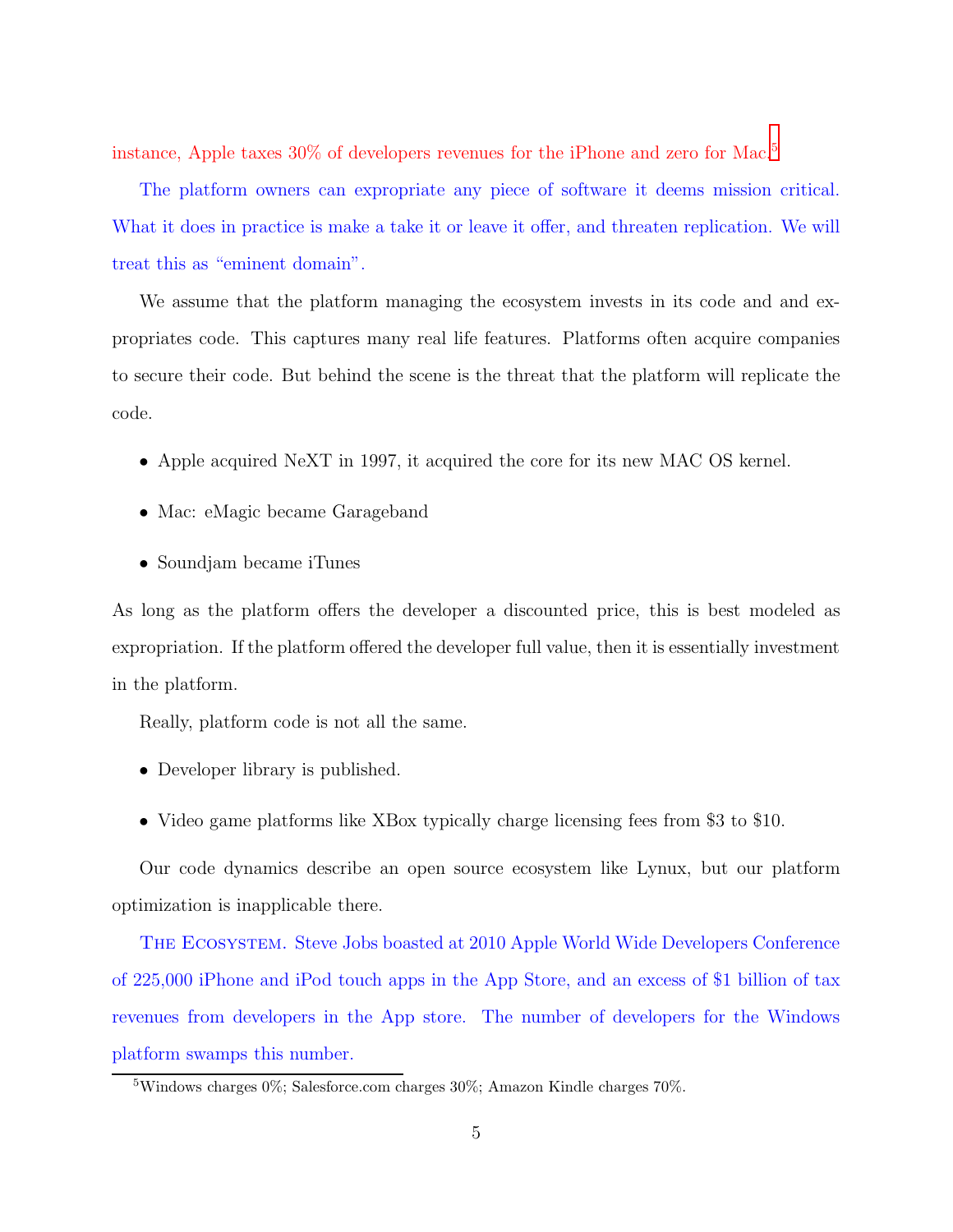# 3 The Platform Model

Growth theory explicitly models production as a function of labor and capital, and explores the capital dynamics given exogenous depreciation and investment. We develop a related dynamic model of a platform optimization with a two dimensional capital stock: a mass  $K > 0$  of private code known only by the platform owner, and a mass  $L > 0$  of public code that can be built on by others. The distinction is at the heart of our contribution.<sup>[6](#page-6-0)</sup>

In the spirit of growth models, we assume a concave production function of the total platform code  $K + L$ . More specifically, total code  $K + L$  is worth  $\psi(K + L)^{\alpha}$  to consumers, where  $0 < \alpha < 1$ . Think of  $\psi > 0$  as a measure of the *economic size* of the platform market.

Our public code presents the key substantive economic difference from growth models. A start-up firm could presumably bundle the public code itself, and create a free limited platform of consumption value  $L^{\alpha}$ . We thus assume that the platform owner is constrained by potential competition from future platforms that may arise by enterprising upstarts building on this public code. To best capture this, we assume that the platform owner can only profit from the value-added conferred by his private code. We do not model the platform pricing decision except to assume that it extracts a platform rental fee equal to the annuity value of the difference  $\psi(K+L)^{\alpha} - \psi L^{\alpha}$ .

The public and private code bases evolve with the passage of time. We suppose that code erodes at a constant *depreciation rate*  $\delta > 0$ . Balancing this, private code has two engines of growth. First, the platform owner produces new code. We assume without loss of generality that it only adds to the private code base, and then sustains the public code by "divesting" private code into the public domain. To this end, let  $\pi > 0$  be the *publication* rate of private code into the public domain. Next, the platform owner maintains private code by re-investment. Analogous to the Solow growth model, we assume that the platform

<span id="page-6-0"></span><sup>&</sup>lt;sup>6</sup>We suppress the time argument for  $K, L$  and all other variables in our model for notational ease.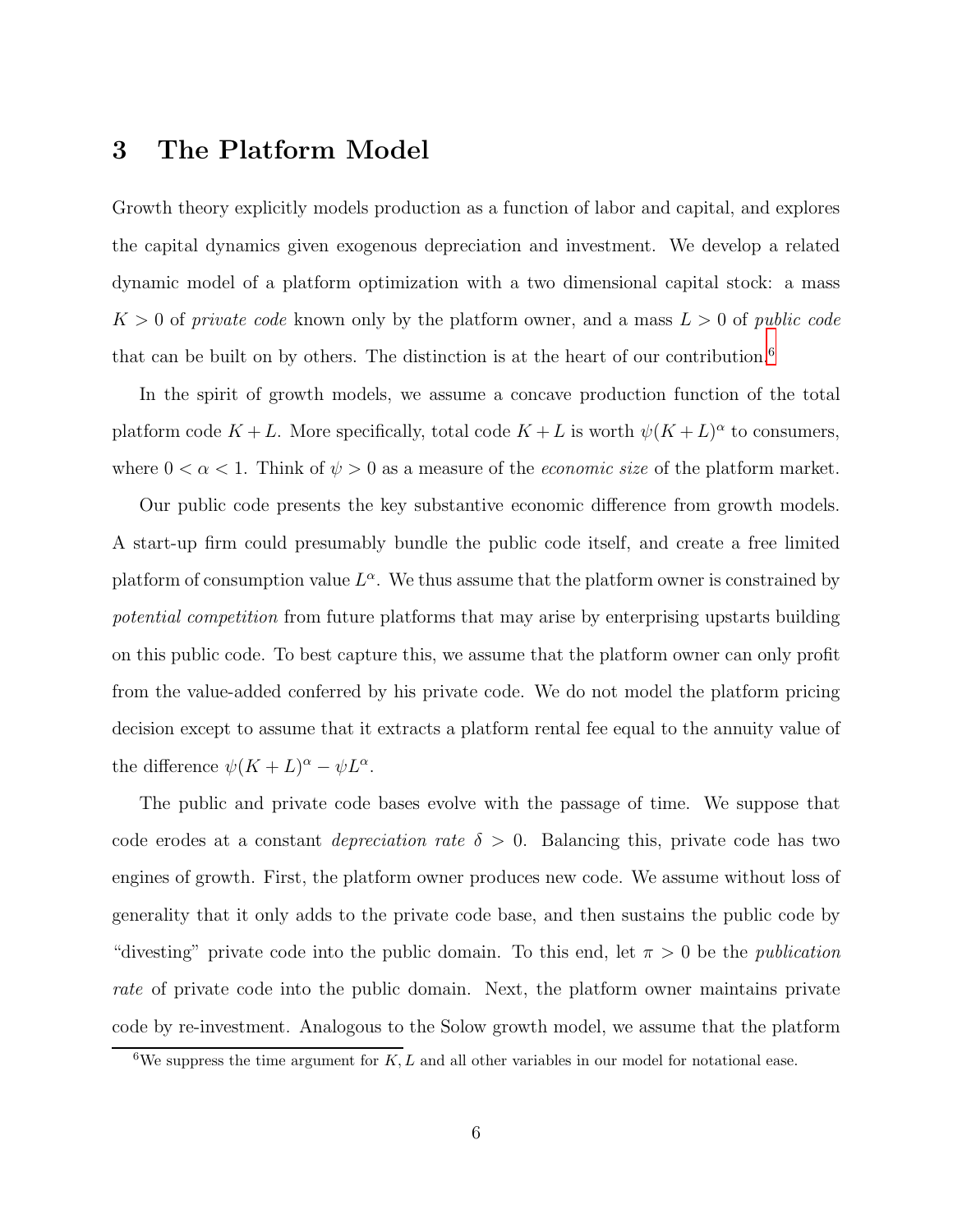owner pays for investment by saving a fraction  $0 < s < 1$  of his platform revenues.

For the second source of growth, we allow the platform to exploit his property rights on the developers, since they are building on the platform domain  $(K, L)$ . We first allow the platform owner to write contracts with the legal spirit of "eminent domain" provisions: An application developer has only a limited duration monopoly on its product, after which its code is folded into the private platform code. Reflecting this, we assume that the platform owner *expropriates* developer code into the private code base at some rate  $\chi > 0$ . Such a stochastic exclusionary period induces a stationary model. Secondly, we allow the platform owner to seize a "piece of the action" from the applications firms before expropriation. We venture that the platform chooses a tax rate  $0 < \tau < 1$  on developer revenues.

Altogether, the platform owner chooses parameters  $\chi, \pi, s, \tau$  to maximize the present value of the revenue flow from direct sales, less re-investment costs, and developer taxes:

<span id="page-7-0"></span>
$$
(1 - s)\psi[(K + L)^{\alpha} - L^{\alpha}] + \tau(\text{development ecosystems})
$$
\n(1)

We now explore the developer ecosystem, thereby fleshing out the latter term.

### 4 The Developer Ecosystem

The developer ecosystem sustains the external returns to public capital. In a modeling assumption consistent with this myriad of firms, we assume free entry from a heterogeneous continuum of potential developers.

A. Individual Developers. The continuum assumption embodies a lack of market power by developers. The source of increasing returns in this world is the ever-welling pool of external ideas. Developers differ by their ideas  $x > 0$ , where we envision that an idea simply scales up the value of the developer code. While developers live in a dynamic world, their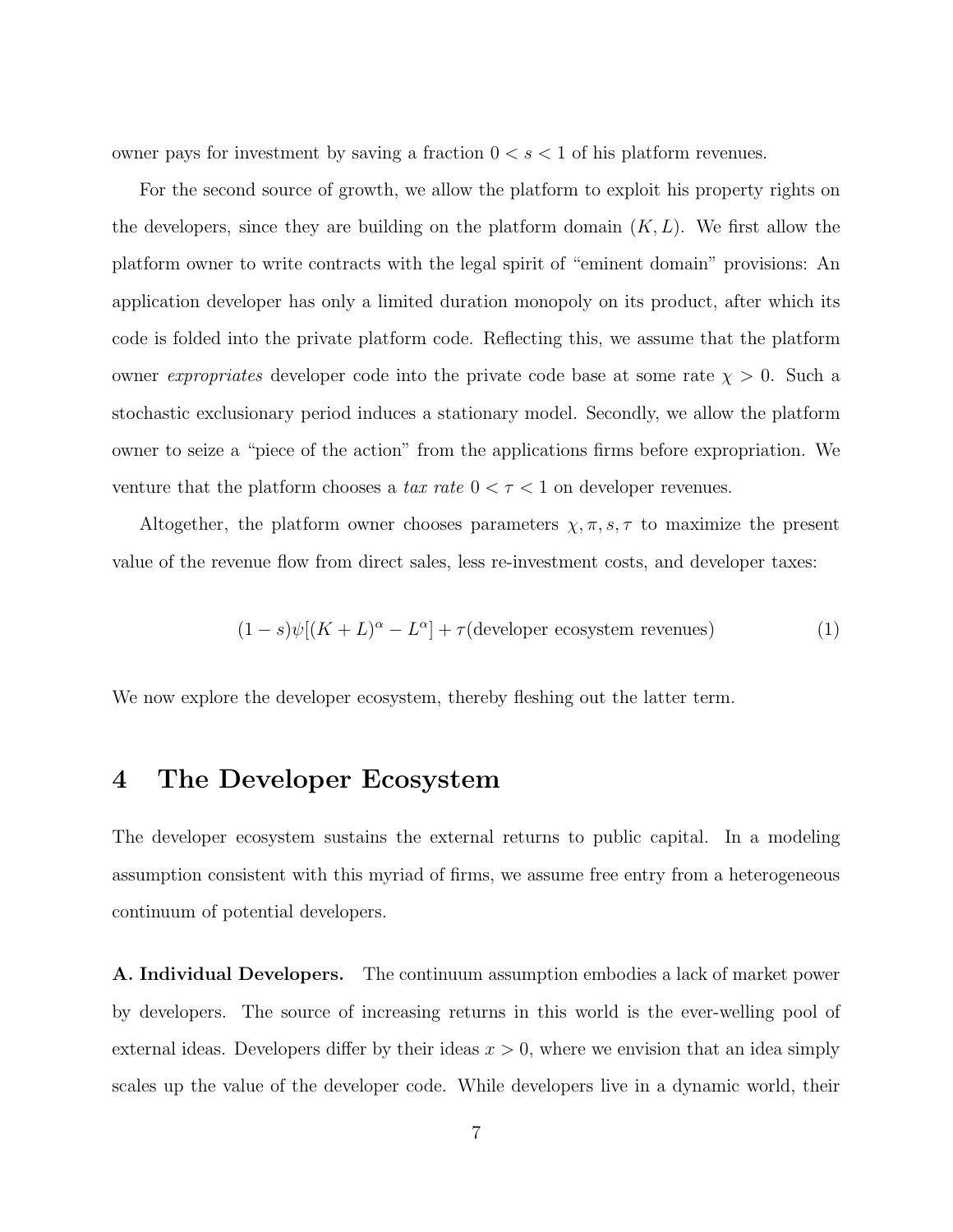decision formally reduces to a static optimization. We do not model demand, and instead work in a reduced form setting  $-$  as if assuming infinitely elastic demand  $-$  where the production function translates directly into revenue. It is also in the spirit of the Solow growth model, in which the planner simply cares about productivity. This is consistent with our assumption of no market power, and our laser focus on how the ecosystem contributes software to the platform. We assume that by using public code  $L > 0$ , any application firm with idea x can produce code of *present value* 

<span id="page-8-0"></span>
$$
v(x,m) \equiv Axm^{\sigma}L^{\xi}
$$
 (2)

by using a variable input m, costing  $wm + \kappa$ . We might think of the variable input m as hours of engineers, for instance, while the fixed cost  $\kappa > 0$  includes the one-shot opportunity costs of doing the start-up, and in particular, embeds any platform-imposed developer fee. Costs are measured upfront in current dollars — as if the developer first rents its facility and hires its engineers, and afterwards sells its product. The coefficient  $A > 0$  is a technology productivity parameter, measuring the ease of platform code re-use. It is higher, for instance, with greater software modularity of any applications. Since software engineers and platform code are highly specialized inputs, we assume diminishing returns to scale, so that scaling up a developer firm's size increases its profits less than proportionately:

<span id="page-8-1"></span>
$$
\sigma + \xi < 1\tag{3}
$$

Instead, the only source of increasing returns in our model is more and better ideas, which is the focus of this model. To this end, we assume an inflow of potential new developers. Of these, the mass of ideas x has density  $g(x) = \mu \beta x^{-\beta - 1}$  on  $[1, \infty)$ , where  $\beta > 0$ . Intuitively,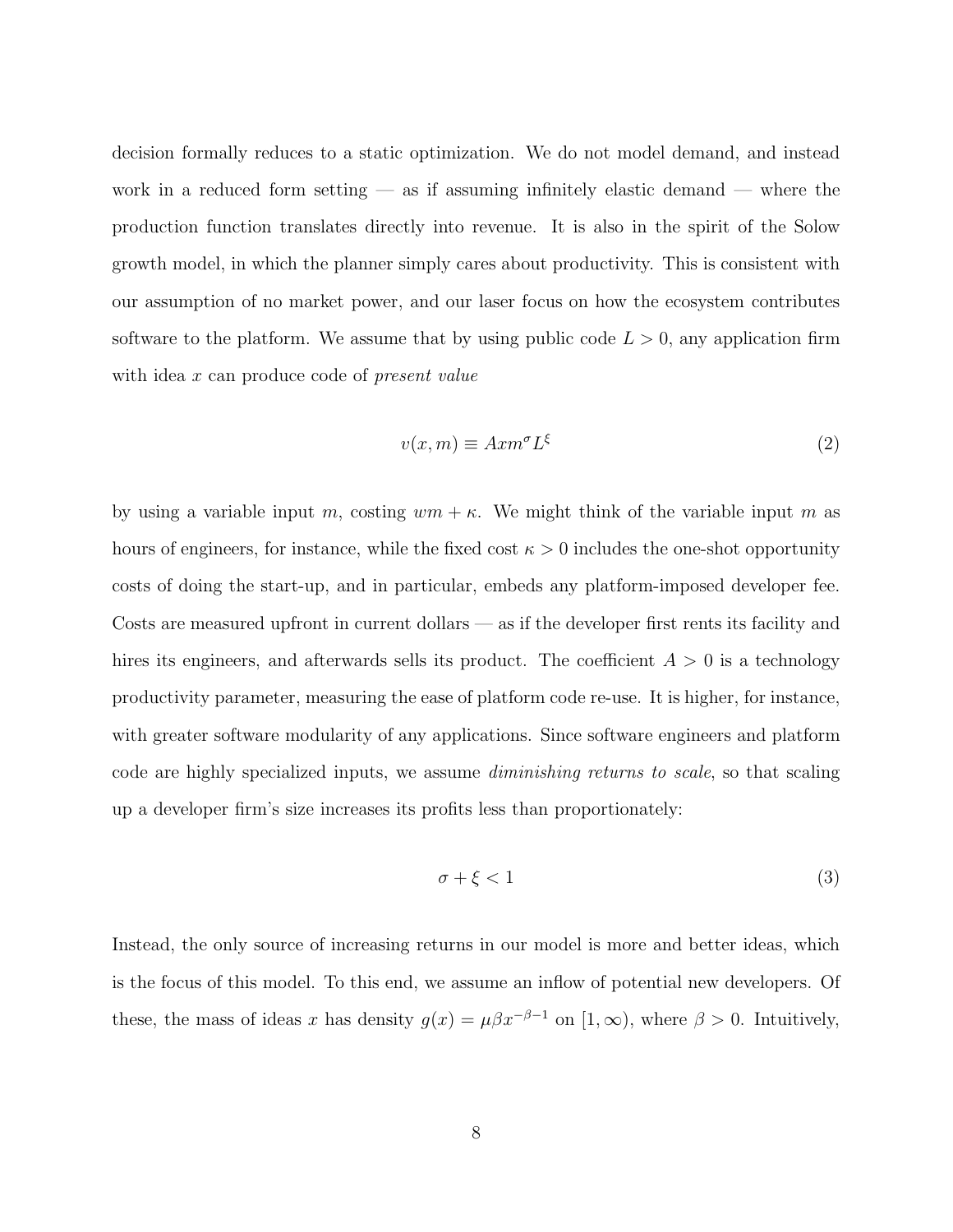ideas  $x \leq 1$  are worthless and so ignored.<sup>[7](#page-9-0)</sup> Equivalently, there is a total mass  $\mu x^{-\beta}$  of new potential developer ideas above any level  $x \geq 1$ . The tail size determines the level of the external returns: smaller  $\beta$  corresponds to a thicker developer idea tail. Not only is the mass of ideas finite, but we shall soon see that the tail must vanish much faster, with  $\beta > 1.8$  $\beta > 1.8$ 

Platform code reabsorption creates a dynamic pricing drag on developers. For they cannot sell code of consumer value  $v(x, m)$  for full-price, because consumers can simply wait until it is rebundled into the platform. We assume the developers set a price  $p(x, m)$ that leaves consumers indifferent about waiting, and buying immediately. Intuitively, a greater expropriation rate blunts a firm's ability to charge for its applications. Given the expropriation rate  $\chi$ , consumers expect to secure a fraction  $\rho$  of developer value by waiting, where

<span id="page-9-2"></span>
$$
1 - \rho \equiv \int_0^\infty \chi e^{-\chi t} e^{-rt} dt = \frac{\chi}{r + \chi} \tag{4}
$$

In other words, the market price  $p(x, m)$  of developer x solves the consumer indifference equation  $v(x, m) - p(x, m) = (1 - \rho)v(x, m)$ , namely,  $p(x, m) = \rho v(x, m)$ . This creates a curious inversion for the value of owning developer applications: Unlike for normal durable goods, a lower interest rate lowers prices, rather than raises them. For consumers enjoy a greater future outside option, and so are more patient; they are willing to pay less for any given application. Since the platform also values the developer revenues indirectly through its taxation, its optimization on  $\chi$  and  $\tau$  will take into account this interaction.

With this device, we hereby reduce the developer optimization to a static one, in which they can secure a price  $p(x, m)$ . Since each developer only retains a fraction  $1 - \tau$  of its

<span id="page-9-0"></span><sup>&</sup>lt;sup>7</sup>The left tail under this mass density has infinite area when  $\beta \geq 1$ , which we will need; truncating it is essential in order to preclude a divergent dynamical system in §[5,](#page-12-0) in which an exploding public capital stock is fed by an exploding mass of very poor developer ideas.

<span id="page-9-1"></span><sup>&</sup>lt;sup>8</sup>This model subsumes the case in which ideas more than proportionately scale the output, say by  $y = x^{\zeta}$ with  $\zeta > 1$ . For in this case, simply use our model with the idea density parameter  $\beta/\zeta$ . But this logic reveals that  $\beta$  encodes production considerations too.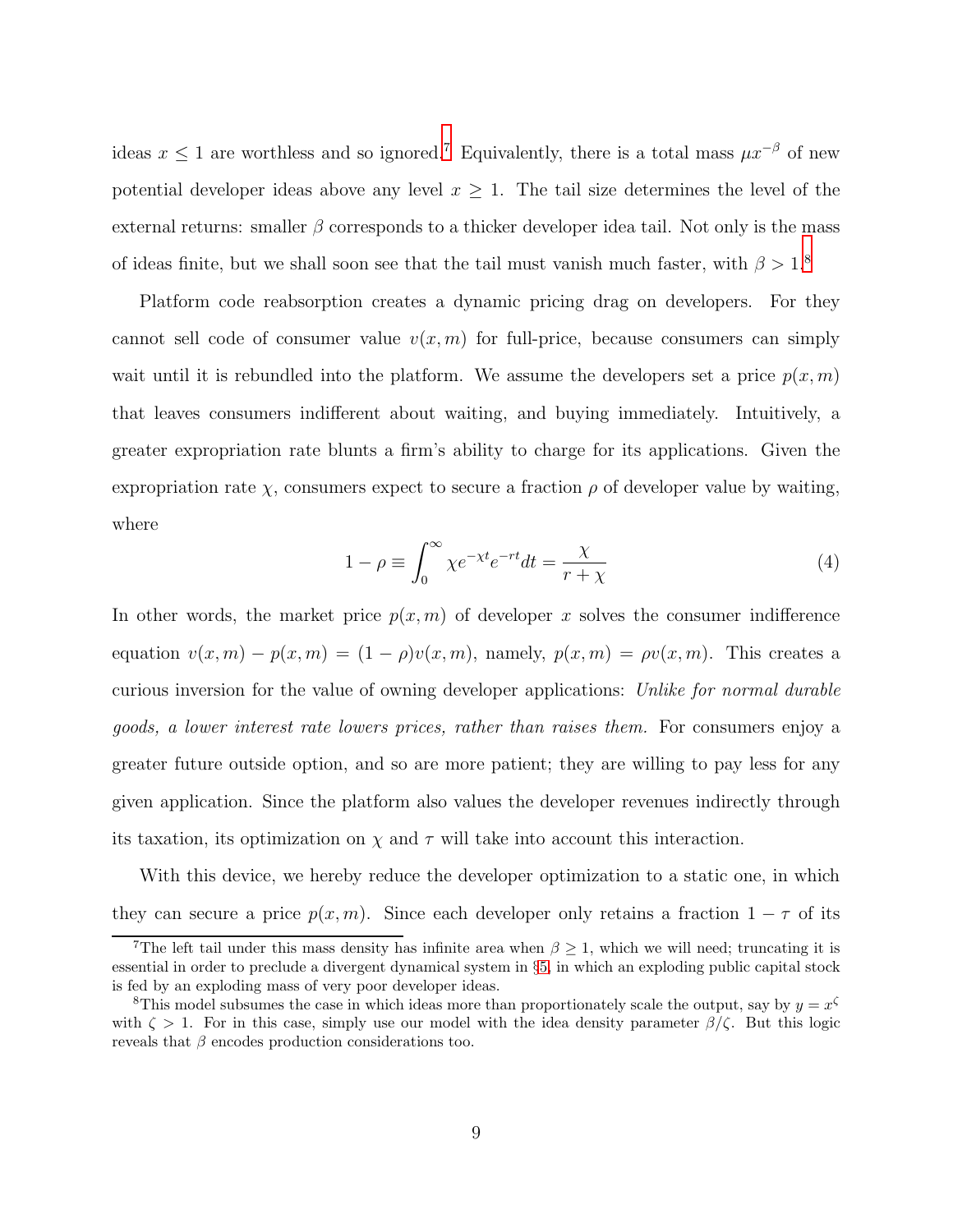revenues, the expected present value of profits for one such firm with an idea  $x$  is then:

<span id="page-10-0"></span>
$$
(1 - \tau)p(x, m) - w m - \kappa = \rho(1 - \tau) A x m^{\sigma} L^{\xi} - w m - \kappa \tag{5}
$$

given the consumer value expression [\(2\)](#page-8-0). The optimal input level  $m^*(x)$  obeys the first order condition:

<span id="page-10-1"></span>
$$
wm^*(x) = \rho \sigma (1 - \tau) A x m^*(x)^{\sigma} L^{\xi} \equiv \rho \sigma (1 - \tau) v(x, m^*(x)) \tag{6}
$$

Substituting this factor demand function into [\(5\)](#page-10-0), the developer with idea  $x \ge 1$  earns profits:

<span id="page-10-2"></span>
$$
wm^*(x)(1-\sigma)/\sigma - \kappa = w \left[ \rho \sigma (1-\tau) A x L^{\xi}/w \right]^{1/(1-\sigma)} (1-\sigma)/\sigma - \kappa \tag{7}
$$

Combining [\(6\)](#page-10-1) and [\(7\)](#page-10-2), his optimized flow software creation value is

$$
v(x, m^*(x)) = \frac{\left[\rho \sigma (1-\tau) A x / w\right]^{1/(1-\sigma)}}{\rho \sigma (1-\tau)} L^{\xi/(1-\sigma)}
$$

Those firms with the best ideas  $x \geq \underline{x}$  enter, and all but the marginal one earns positive profits. This yields the expression for the *marginal firm* with idea  $\underline{x}$  earning zero profits:

<span id="page-10-3"></span>
$$
\underline{x} = \left(\frac{\kappa \sigma}{w(1-\sigma)}\right)^{1-\sigma} \frac{w}{\rho \sigma A (1-\tau) L^{\xi}}
$$
(8)

provided this expression yields  $x \geq 1$ . At some point, once the public capital stock is large enough, we get  $\underline{x} = 1$ . Specifically, this happens when  $L = \overline{L}$ , where

<span id="page-10-4"></span>
$$
\bar{L}^{\xi} = \left(\frac{\kappa\sigma}{w(1-\sigma)}\right)^{1-\sigma} \frac{w}{\rho\sigma A(1-\tau)}
$$
(9)

The marginal firm determines the size of the ecosystem. Observe that for public code levels  $L < \overline{L}$ , entry into the developer pool is discouraged by higher costs  $\kappa$  or w or taxes  $\tau$ , or code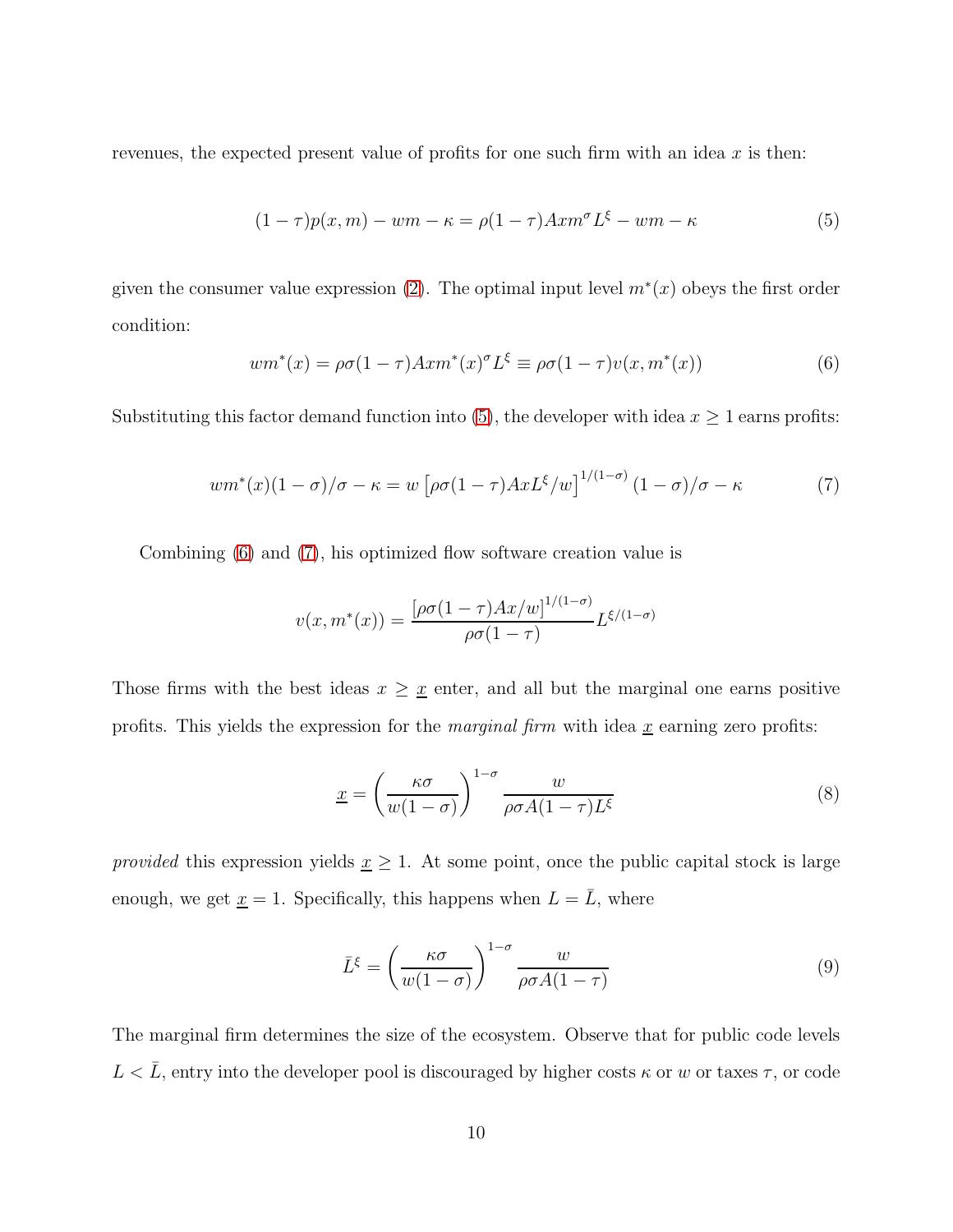expropriation (via the parameter  $\rho$ , in light of [\(4\)](#page-9-2)), and encouraged by more public code L, and productivity A, the interest rate r (also via  $(4)$ ). Finally, the ecosystem size obviously varies inversely to the marginal firm  $\underline{x}$ , and thus moves oppositely to each parameter.

**B. The Whole Ecosystem.** Assume that  $L < \overline{L}$ . Given optimal entry into the ecosystem, integrating across all active developers, the *gross flow value* of total code produced at each moment in time equals:

$$
\mu \int_{\underline{x}}^{\infty} v(x, m^*(x)) \beta x^{-\beta - 1} dx = \mu \beta \frac{\left[\rho \sigma (1 - \tau) A L^{\xi}/w\right]^{1/(1 - \sigma)}}{\rho \sigma (1 - \tau)} \frac{\underline{x}^{1/(1 - \sigma) - \beta}}{\beta - 1/(1 - \sigma)} \equiv \Delta L^{\gamma}
$$

where  $\gamma \equiv \xi \beta$ , and the constant D fully reflects parameters of the technology and developers:

<span id="page-11-0"></span>
$$
\Delta = \frac{\mu \beta A^{\beta} (1 - \tau)^{\beta - 1} \rho^{\beta - 1}}{\beta - 1 / (1 - \sigma)} \sigma^{\beta \sigma} w^{-1 - \beta \sigma} \left( \frac{1 - \sigma}{\kappa} \right)^{(1 - \sigma)\beta - 1}
$$
(10)

The developer diminishing returns assumption [\(3\)](#page-8-1) yields a bound on the returns to public code:

$$
\gamma = \xi \beta < (1 - \sigma)\beta
$$

When the public code L exceeds the threshold  $\overline{L}$ , the marginal developer firm idea is constant at 1, and so by similar logic, the gross flow value of total code produced equals

<span id="page-11-2"></span>
$$
\mu \int_1^\infty v(x, m^*(x)) \beta x^{-\beta - 1} dx = \mu \int_1^\infty \frac{\left[\rho \sigma (1 - \tau) A x / w\right]^{1/(1 - \sigma)}}{\rho \sigma (1 - \tau)} L^{\xi/(1 - \sigma)} \beta x^{-\beta - 1} dx \equiv DL^g \tag{11}
$$

where  $g \equiv \xi/(1-\sigma)$ . Next, the lead constant is

<span id="page-11-1"></span>
$$
D = \frac{\mu \beta}{\beta - 1/(1 - \sigma)} \left[ \rho \sigma (1 - \tau) \right]^{\sigma/(1 - \sigma)} (A/w)^{1/(1 - \sigma)}
$$
(12)

For instance, the developer fixed cost  $\kappa$  does not affect the production of any of the firms,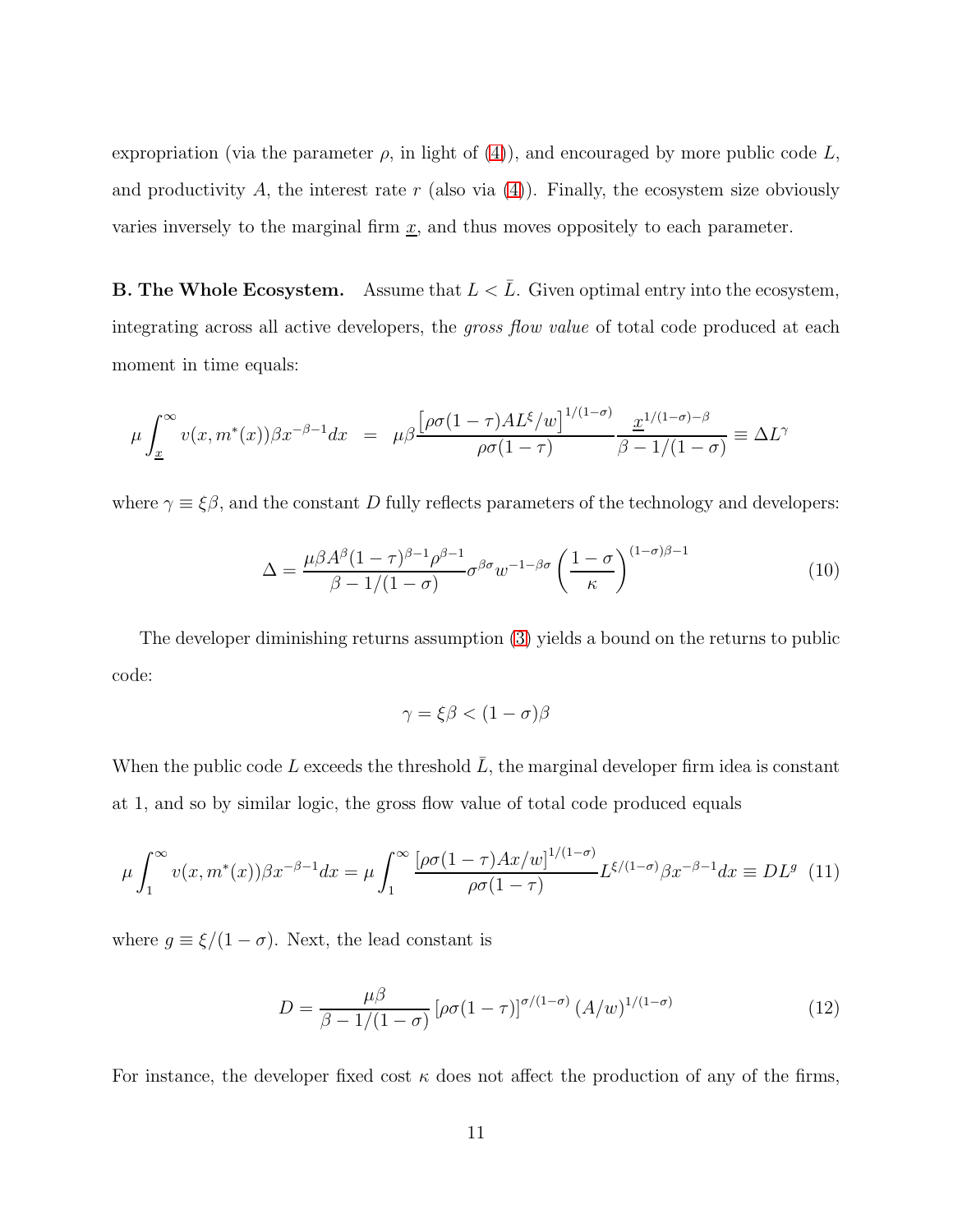since they are all inframarginal. As a result, ecosystem code is invariant to  $\kappa$  when  $L \geq \overline{L}$ .

<span id="page-12-1"></span>In light of [\(10\)](#page-11-0) and [\(12\)](#page-11-1), the returns to variable inputs m cannot be too large relative to the size of the developers idea tail, or else the ecosystem value explodes. Namely:

**Lemma 1** The value of the ecosystem entry is finite if and only if  $(1 - \sigma)\beta > 1$ .

There may initially be increasing returns to public code for all  $L \leq \bar{L}$ , for  $\gamma = \xi \beta$  possibly exceeds one. But the returns to public code are smaller for large public code levels  $L \geq \overline{L}$ , since  $g = \xi/(1 - \sigma) < \xi \beta = \gamma$  by Lemma [1.](#page-12-1) In fact, since  $g = \xi/(1 - \sigma) < 1$  by diminishing returns [\(3\)](#page-8-1), the platform ecosystem [\(11\)](#page-11-2) has eventual diminishing returns to public code.

Equally well, the average present value of developer profits equals the inflow of returns less the marginal and fixed costs. Exploiting our expressions for the marginal firm in [\(8\)](#page-10-3) and the constant  $\Delta$  in [\(10\)](#page-11-0), the platform profits in [\(7\)](#page-10-2) equal:

<span id="page-12-3"></span>
$$
profits = \begin{cases} (1 - \sigma)\Delta L^{\gamma} - \mu \kappa \underline{x}^{-\beta} = [(1 - \sigma) - (1 - \sigma - 1/\beta)(1 - \tau)\rho w]\Delta L^{\gamma} & L < \bar{L} \\ (1 - \sigma)DL^g - \mu \kappa & L \ge \bar{L} \end{cases} \tag{13}
$$

# <span id="page-12-0"></span>5 Public and Private Code Capital Stock Dynamics

The ecosystem analysis takes as given the public code level L. We now turn to the dynamic optimization facing the platform, and derive this critical capital stock. Given the assumed depreciation and code publication rates, the public code admits the law of motion:

<span id="page-12-2"></span>
$$
\dot{L} = -\delta L + \pi K \tag{14}
$$

Easily, we see that the public code stock would evaporate absent any private code publication.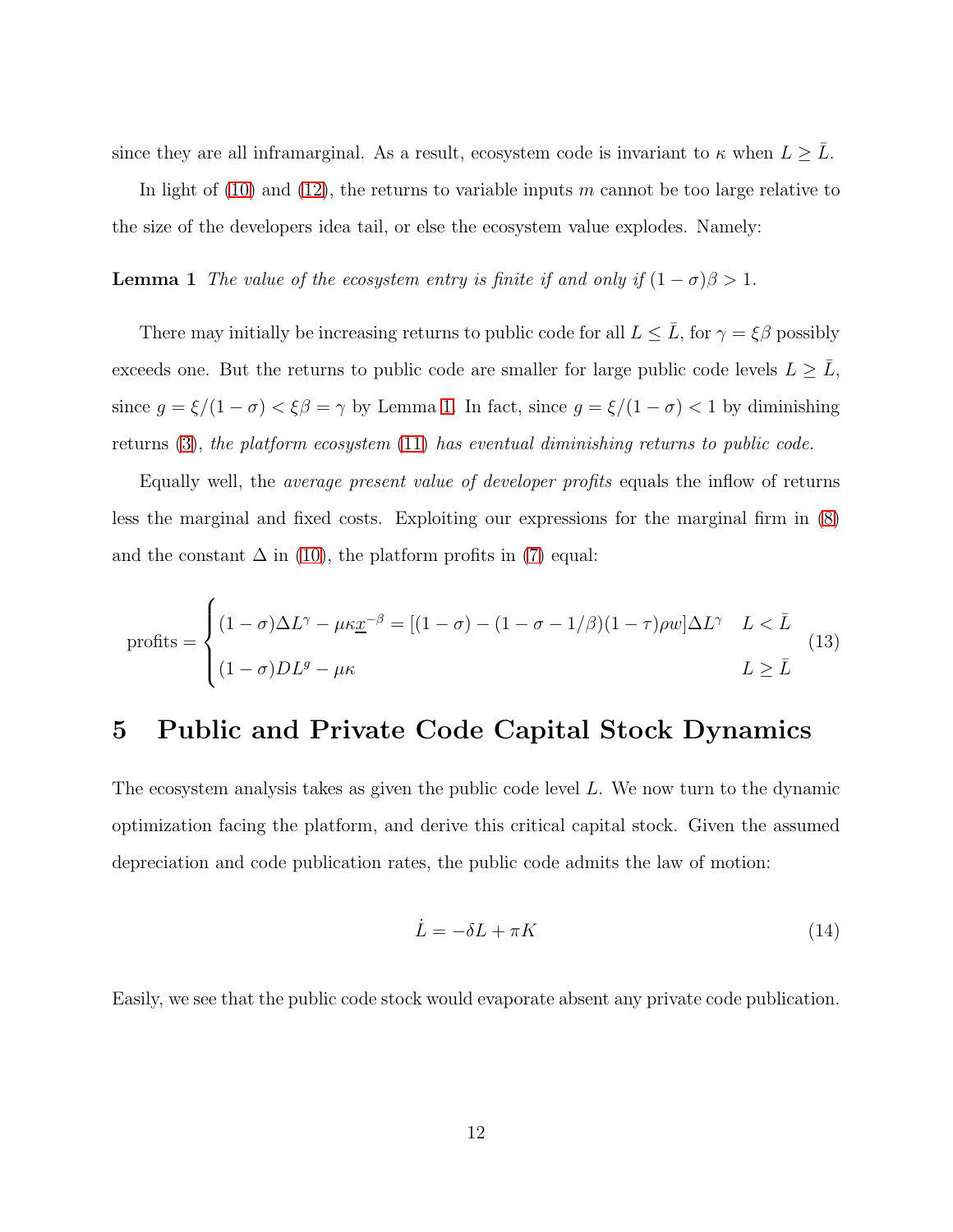Likewise, the private code base evolves according to the law of motion:

<span id="page-13-0"></span>
$$
\dot{K} = f(K, L) \equiv -(\delta + \pi)K + s\psi[(K + L)^{\alpha} - L^{\alpha}] + \Delta L^{\gamma} \quad \text{for } L < \bar{L}
$$
 (15)

$$
\dot{K} = h(K, L) \equiv -(\delta + \pi)K + s\psi[(K + L)^{\alpha} - L^{\alpha}] + DL^{g} \quad \text{for } L \ge \bar{L}
$$
 (16)

where L is given by  $(9)$ . The first term in  $(15)$  and  $(16)$  includes the losses from depreciation of old code, and divestiture into the public code base. The middle term of captures the new private code due to savings re-investment. Observe that since  $0 < \alpha < 1$ , the difference

<span id="page-13-2"></span>
$$
(L+K)^{\alpha} - L^{\alpha} = L^{\alpha}[(1+K/L)^{\alpha} - 1] \approx L^{\alpha} \alpha(K/L) = \alpha KL^{\alpha-1} \to 0 \quad \text{as} \quad L \to \infty \tag{17}
$$

The last term in  $(15)$  and  $(16)$  is the developer code expropriation into private code.<sup>[9](#page-13-1)</sup>

Corollary 1 The platform code from reinvestment vanishes as public code L explodes, and so eventually, the platform code is maintained almost wholly by developer code expropriation.

This has important implications for cloud computing. For this structure usually escapes the platform property rights, and thereby the latitude to expropriate. In other words, the only source of re-investment in a cloud platform structure is the vanishing revenues from reinvestment. This greatly limits the size of sustainable cloud platform structures. Unlike with standard platforms, monopoly is therefore a prediction for cloud computing.

Dynamical systems are often solved by understanding their resting points, and ours is no exception. In fact, we shall perform all of our analysis in steady state. Our two dimensional system enriches the analysis. Figure [1](#page-14-0) plots the level sets of  $(14)$ – $(16)$ . By  $(17)$ , the stationary curve  $\dot{K} = 0$  curve at large L approaches the concave curve  $(\delta + \pi)K = DL^g$ . The diminishing returns intuitively suggests that a stable stationary fixed point exists, for similar reasons as

<span id="page-13-1"></span><sup>&</sup>lt;sup>9</sup>In steady-state, developer code available to a platform accumulates over time comes from an infinite pre-history. Computing the total stock of code requires dividing the coefficient  $D$  by  $\chi$ , since the expected longevity of any developer code before expropriation is  $1/\chi$ . Scaled by  $\chi$ , this is the flow of expropriated code.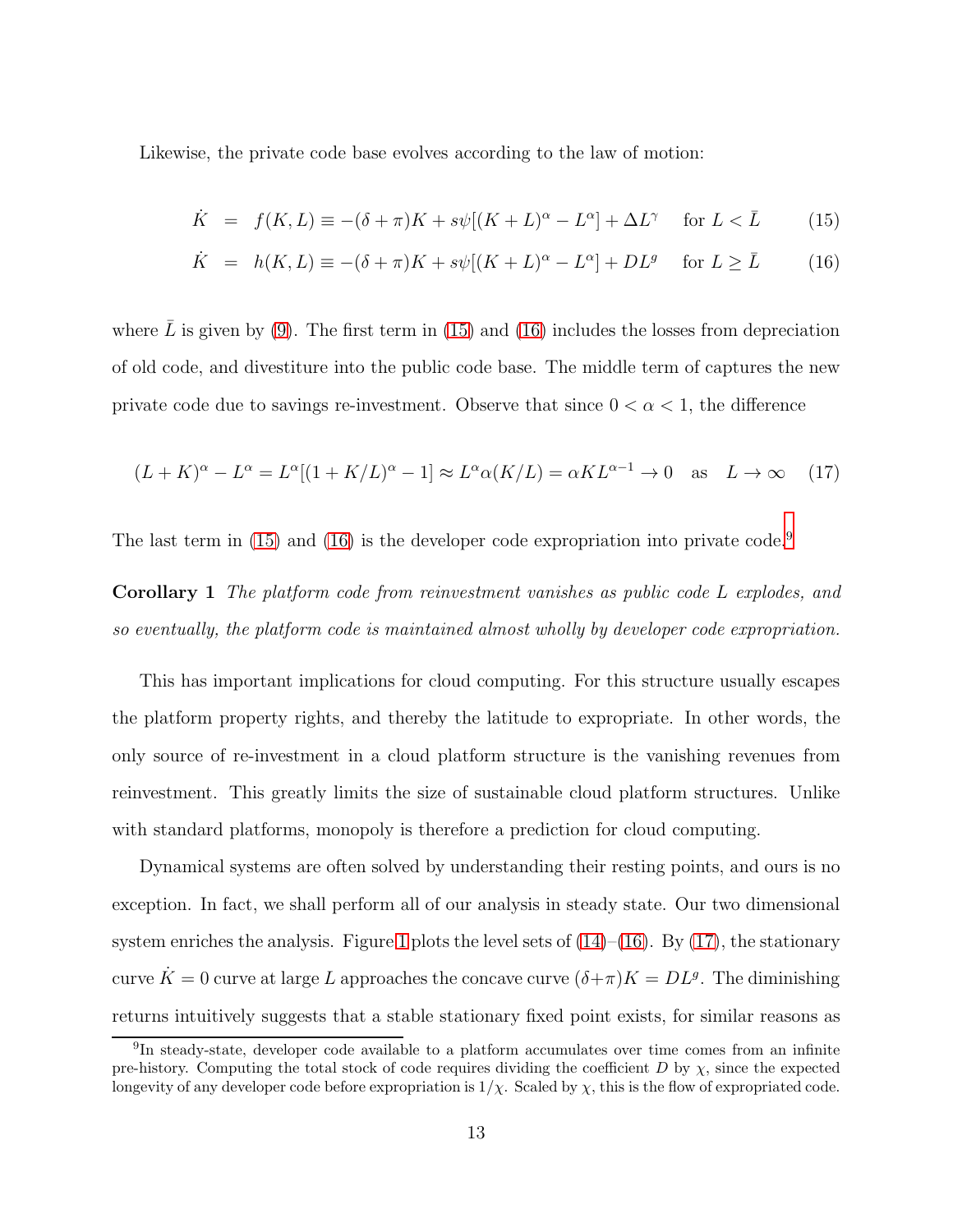

<span id="page-14-0"></span>Figure 1: Dynamical System. This reflects how marginal returns to public code are initially increasing (thin red curve), but eventually diminishing (thick blue curve). The fixed point for private and public code levels exists provided  $K \leq \bar{K} \equiv (\delta/\pi)\bar{L}$ . This fixed point is stable under the adjustment dynamics  $(14)$  and  $(15)–(16)$  $(15)–(16)$ . The inequalities in the boxes capture the dynamics in the adjacent bounded areas.

in the Solow growth model. But if the diminishing returns kick in too early, then a crossing point might not obtain in Figure [1.](#page-14-0) For existence, it is sufficient, eg., that the increasing returns persists until the  $\dot{K} = 0$  curve exceeds the locus [\(14\)](#page-12-2) where the ratio of public and private capital stocks obeys  $L/K = \pi/\delta$ . In other words, it suffices that  $f(\delta\bar{L}/\pi, \bar{L}) < 0$ :

$$
(\delta + \pi)(\delta/\pi)\bar{L} > \Delta \bar{L}^{\gamma} + s\psi [((\delta/\pi) + 1)^{\alpha} - 1]\bar{L}^{\alpha} \tag{18}
$$

Since the constant  $\Delta$  and the threshold  $\overline{L}$  are independent of  $s, \pi, \delta$ , this inequality holds for small enough savings rates s and code publication rates  $\pi$ , since  $0 < \alpha < 1$ . This is intuitive, for these assumptions jointly ensure that the private capital stock shrinks,  $\dot{K}$  < 0, and thus the dynamics lie right of the  $\dot{K} = 0$  locus.

Altogether, for some public capital stock  $\hat{L} > \bar{L}$ , there is a unique intersection of  $\dot{L} = 0$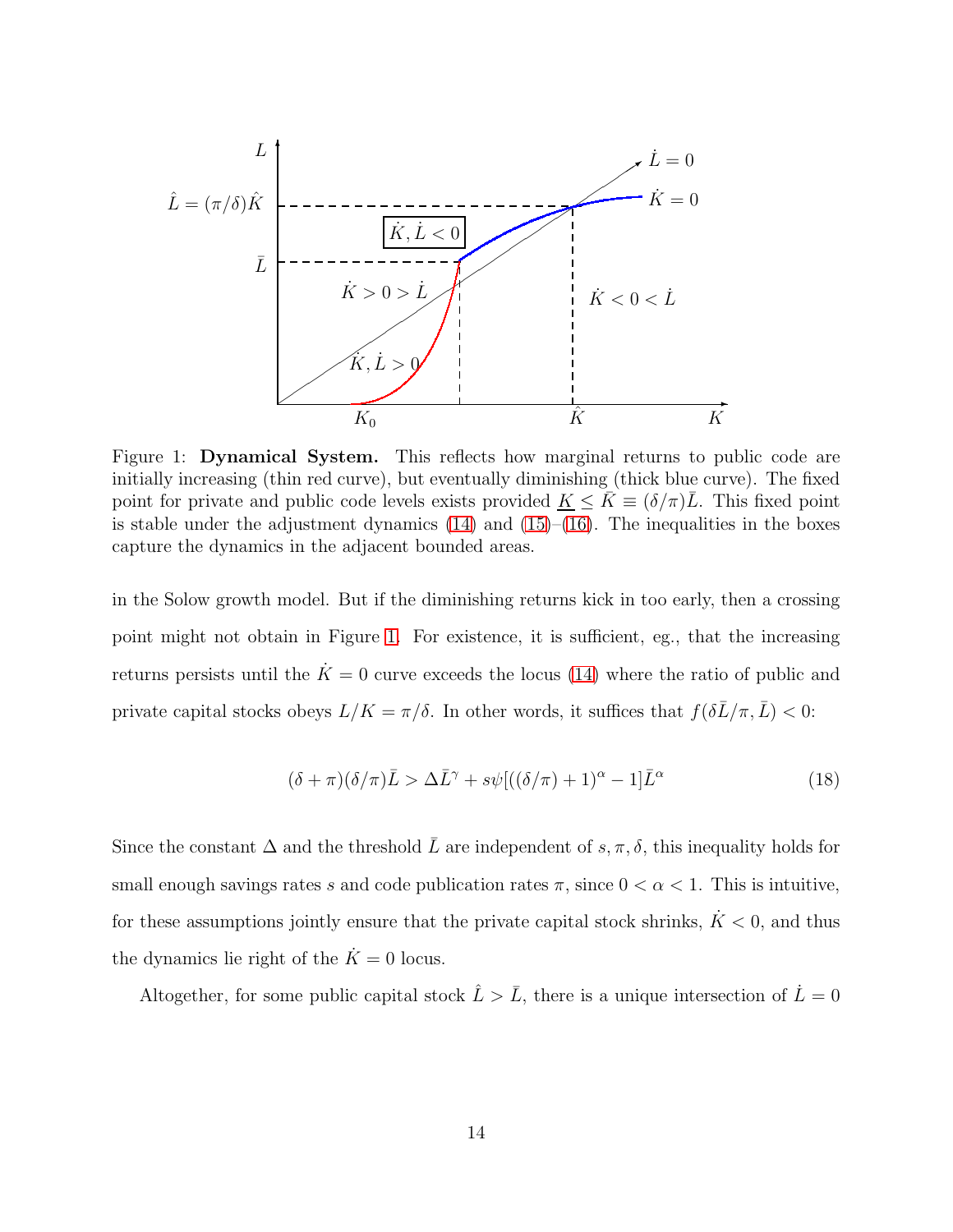and the diminishing returns locus  $\dot{K} = h(K, L) = 0$  in [\(16\)](#page-13-0). Here:

<span id="page-15-0"></span>
$$
(\delta + \pi)(\delta/\pi)\hat{L} = D\hat{L}^g + s\psi [((\delta/\pi) + 1)^\alpha - 1]\hat{L}^\alpha \tag{19}
$$

Theorem 1 (Unique Steady-State Code) For small enough savings rates s and code publication rates  $\pi$ , there exists a unique positive stationary public and private code base pair  $(\hat{K}, \hat{L})$  solving [\(14\)](#page-12-2) and [\(16\)](#page-13-0); furthermore, it is stable for the dynamic adjustment process.

*Proof:* The  $\dot{K} = 0$  locus hits the horizontal axis  $L = 0$  at the positive solution  $K_0$  of

$$
(\delta + \pi)K_0 = s\psi K_0^{\alpha} \quad \Rightarrow \quad K_0^{1-\alpha} = \frac{s\psi}{\delta + \pi} \tag{20}
$$

Substituting  $\hat{L} = (\pi/\delta)\hat{K}$ , the fixed point of [\(19\)](#page-15-0) can be rewritten in terms of  $\hat{K}$ :

<span id="page-15-1"></span>
$$
\hat{K} = \frac{D}{\delta + \pi} (\hat{L}/\hat{K})^g \hat{K}^g + \frac{s\psi}{\delta + \pi} \left( (1 + \hat{L}/\hat{K})^\alpha \hat{K}^\alpha - (\hat{L}/\hat{K})^\alpha \hat{K}^\alpha \right) \equiv \Upsilon \hat{K}^g + \Sigma \hat{K}^\alpha \tag{21}
$$

for the developer and savings constants:

$$
\begin{array}{rcl}\n\Upsilon & \equiv & \frac{(\pi/\delta)^g}{\delta + \pi} \cdot \frac{\mu \beta}{\beta - 1/(1 - \sigma)} \left[ \rho \sigma (1 - \tau) \right]^{\sigma/(1 - \sigma)} (A/w)^{1/(1 - \sigma)} \\
\Sigma & \equiv & \frac{s\psi}{\delta + \pi} \left( (1 + \pi/\delta)^{\alpha} - (\pi/\delta)^{\alpha} \right)\n\end{array}
$$

<span id="page-15-2"></span>There is a unique solution to  $\hat{K} = \Upsilon \hat{K}^g + \Sigma \hat{K}^\alpha$ , as seen in Figure [2.](#page-16-0) Since it is a downcrossing, the fixed point is stable, as usual. QED

**Theorem 2 (Comparative Statics)** The stationary public and private code bases  $\hat{K}, \hat{L}$ both rise in the technology parameters A and  $\alpha$ , market size  $\psi$ , savings rate s, and code expropriation rate  $\chi$ ; they fall in the tax rate  $\tau$ , worker wages w, the interest rate r, and the depreciation rate δ.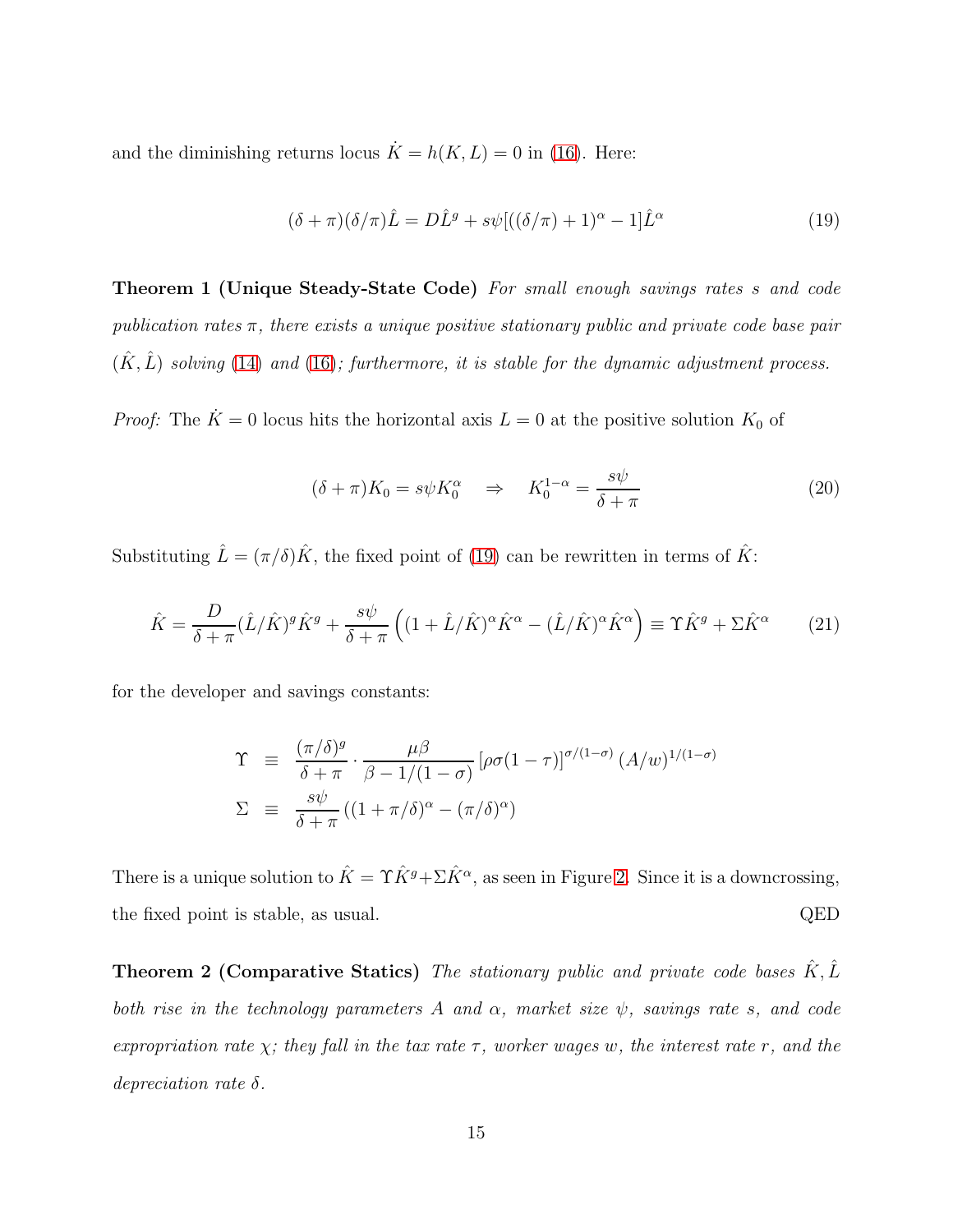*Proof:* The graph in Figure [2](#page-16-0) makes it clear that any parametric change that raises  $\Upsilon$  or  $\Sigma$ pushes up the map  $K \mapsto \Upsilon K^g + \Sigma K^{\alpha}$ , and thereby inflates the fixed point capital  $\overline{K}$ .

- The developer constant  $\Upsilon$  rises in A and  $\rho$  (and thus  $\chi$ ), falls in  $\tau, w, r, \delta$ , and is invariant to  $\alpha, s, \kappa, \psi$ . Finally,  $\Upsilon$  unambiguously rises in  $\pi$  for small  $\pi$ , but in general the effect of  $\pi$  is ambiguous.
- The constant  $\Sigma$  rises in  $\alpha$ , s and  $\psi$ , falls in  $\pi$ , and is invariant to  $A, \chi, r, \sigma, \tau, \kappa, w$ .<sup>[10](#page-16-1)</sup>

Comparative statics for the steady-state public code  $\hat{L} = (\pi/\delta)\hat{K}$  follow since all shifts reinforce each other, except for the publication rates  $\pi$ . QED



<span id="page-16-0"></span>Figure 2: Comparative Statics. This depicts how the unique stable steady-state private code capital  $\hat{K}$  that solves [\(21\)](#page-15-1) rises from  $\hat{K}_1$  to  $\hat{K}_2$  as either  $\Sigma$  or  $\Upsilon$  rises. The logic safely ignores the increasing returns portion.

### 6 The Platform Steady-State

The Golden Rule [\(Phelps](#page-20-7), [1961](#page-20-7); [Ramsey, 1928\)](#page-20-8) is the 4-tuple of savings rate s, tax rate  $\tau$ , code publication rate  $\pi$ , and expropriation rate  $\chi$  that maximizes steady-state revenues [\(1\)](#page-7-0),

<span id="page-16-1"></span><sup>&</sup>lt;sup>10</sup>Define  $x = \pi/\delta$ . Then comparative statics in  $\delta$  require signing the derivative of  $[x/(1+x)][(x+1)^{\alpha} - x^{\alpha}]$ . The first term increases in  $x$ , and the second falls in  $x$ .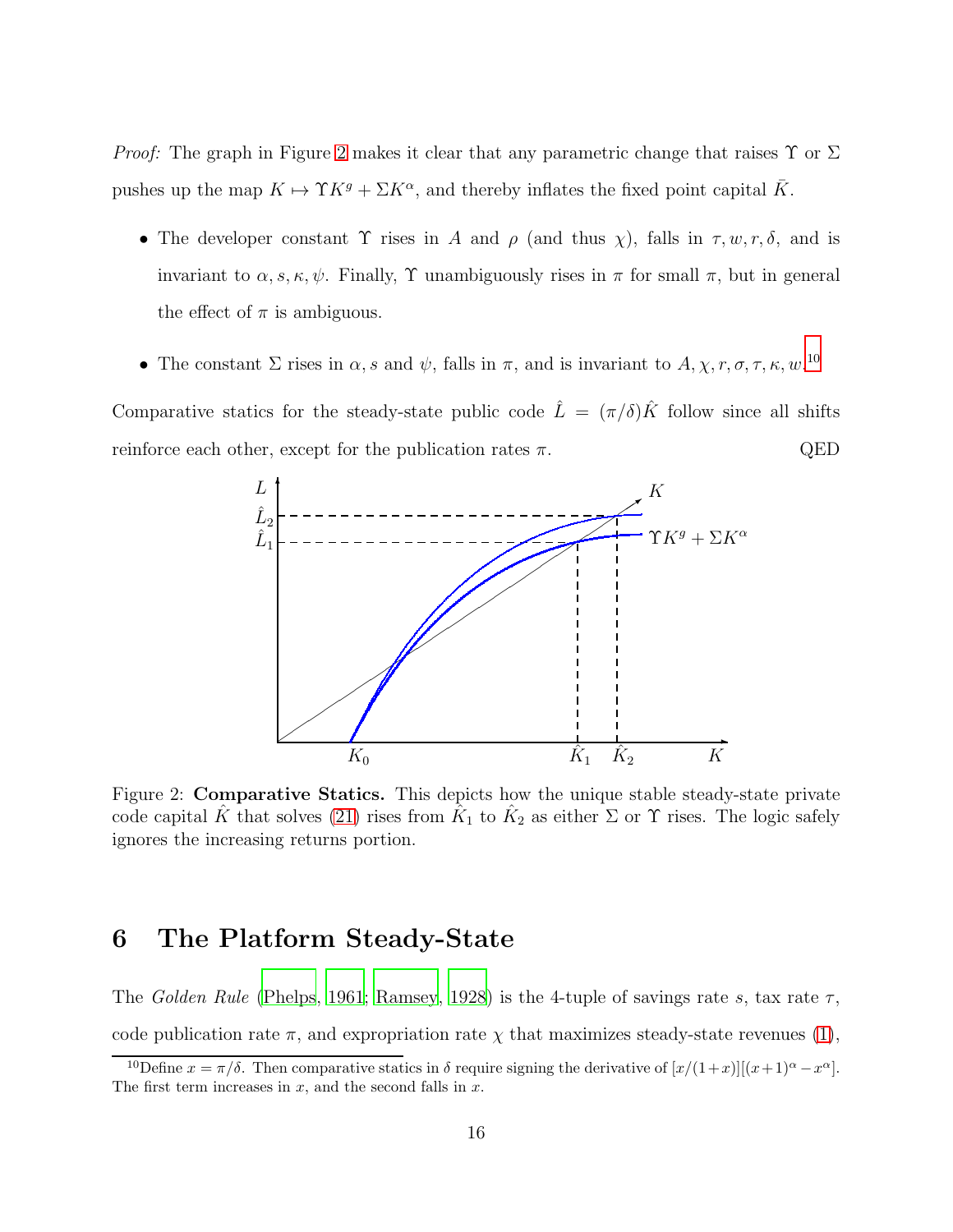subject to steady-state in [\(14\)](#page-12-2) and [\(16\)](#page-13-0). We can make this an unconstrained optimization, substituting for the steady state code levels  $\hat{K}, \hat{L}$  from Theorem [2.](#page-15-2) The steady-state value sums the revenues that are not reinvested in the platform and the total taxes from developers.

<span id="page-17-1"></span><span id="page-17-0"></span>
$$
V(s,\tau,\pi,\chi) = (1-s)\psi \hat{K}^{\alpha}[(1+\pi/\delta)^{\alpha} - (\pi/\delta)^{\alpha}] + \tau \Delta(\pi/\delta)^{\gamma} \hat{K}^{g}
$$
(22)

using the implicit definition for  $\hat{K}$  in [\(21\)](#page-15-1). We maximize this with respect to s,  $\tau$ ,  $\pi$ , and  $\chi$ , and find positive derivatives at zero for these control variables. Thus:

**Theorem 3 (The Platform Solution)** The Golden Rule entails a savings rate  $0 < s < 1$ , tax rate  $0 < \tau < 1$ , code expropriation rate  $\chi > 0$ , and code publication rate  $\pi > 0$ .

Observe the simple implication of the positive code publication rate  $\pi > 0$ . Public code publication clearly has the flavor of the private provision of a public good. But unlike [\(Bergstrom et al., 1985\)](#page-20-9), it is whole driven by the incentives for dynamic innovation. Indeed, the social value of the ecosystem owes to the code publication. The platform initially secures higher geometric returns from the developer ecosystem production on its public code than its *internal rate, of value*  $(\Delta/\chi)L^{\xi\beta}$ , where  $\xi\beta > \alpha$ . This source of additional returns, above and beyond the platform's own coefficient  $\alpha$ , owes both to the expansion of existing developers and the entry of new ones. Eventually, in the region where the platform operates, its source of additional returns owes solely to the expansion of existing developers, and the returns are of the order  $L^{\xi/(1-\sigma)}$ .

We now venture some comparative statics predictions of the steady-state of the model.

**Theorem 4 (Larger Platforms)** As the market size  $\psi$  rises, the golden-rule optimal savings rate s and tax rate  $\tau$  fall, and the code expropriation rate  $\chi$  rises.

Proof: According to the method of monotone comparative statics, any optimized control variable  $x^*$  rises in a parameter  $\ell$  if  $V_{x\ell} > 0$  whenever  $V_x = 0$  [\(Topkis, 1998\)](#page-20-10). In other words,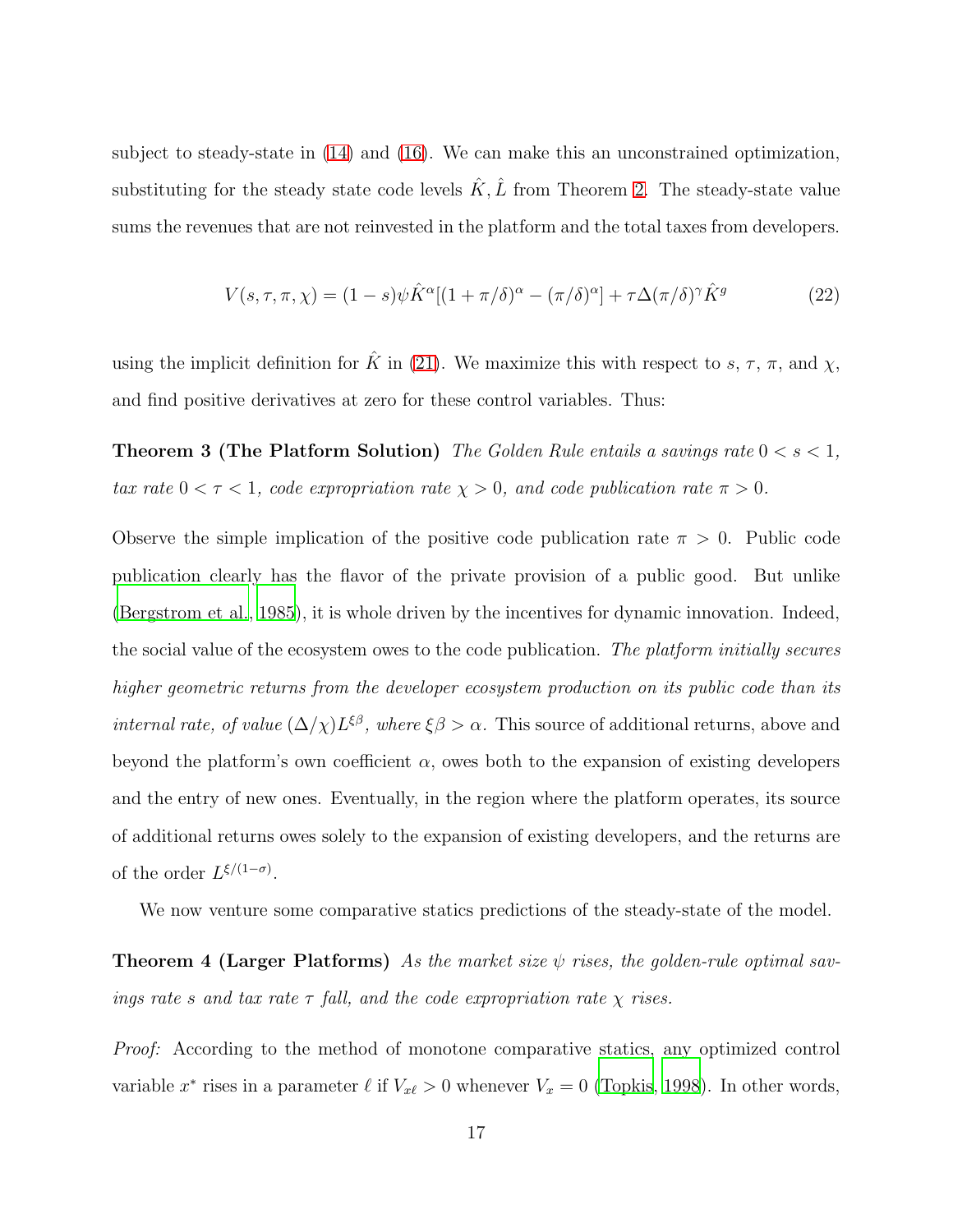we must sign the cross partial just when the first order condition holds. Changing the order of differentiation, and exploiting  $V_x = 0$ , we get

$$
V_{x\psi} = V_{\psi x} = ((1 - s)\bar{K}^{\alpha}[(1 + \pi/\delta)^{\alpha} - (\pi/\delta)^{\alpha}])_x = -(\tau\Delta(\pi/\delta)^{\gamma}\bar{K}^g)_x
$$
(23)

Now,  $\overline{K}$  rises in s by Theorem [2,](#page-15-2) while D is constant in it. Hence,  $V_s = 0$  implies that  $V_{s\psi} < 0$ , and so the savings rate s rises in  $\psi$ . Next,  $\bar{K}$  falls in  $\tau$  by Theorem [2.](#page-15-2) Thus,  $V_{\tau} = 0$  implies that  $V_{\tau\psi} < 0$ , and so the tax rate  $\tau$  falls in  $\psi$ . The same logic applies for the developer fees  $\kappa$  and the code expropriation rate  $\chi$ . QED

Consistent with this result, Microsoft's XBox platform has yet to make a profit, having "saved" much more than it has earned in platform sales and developer taxes.

# 7 Welfare Analysis

The private code stock is the only means of either growth or replenishment of the public code stock. Additionally, this offers profits for the profit-maximizing platform, and this marginal additional incentive to build the private code stock is no longer present for a true social planner. So we suspect that the planner would choose a higher savings rate and/or publication.

The social planner values all the profits of the developers, and not just the tax revenues [\(1\)](#page-7-0), as well as the entire consumer surplus. But the planner ignores the platform transfer from consumers, and developer taxes. In other words, the planner's steady-state value function is

$$
W = \psi(\bar{K} + \bar{L})^{\alpha} + \Delta \bar{L}^{\gamma}/\beta = \psi \bar{K}^{\alpha} (1 + \pi/\delta)^{\alpha} + \Delta \bar{K}^{\gamma} (\pi/\delta)^{\gamma}/\beta
$$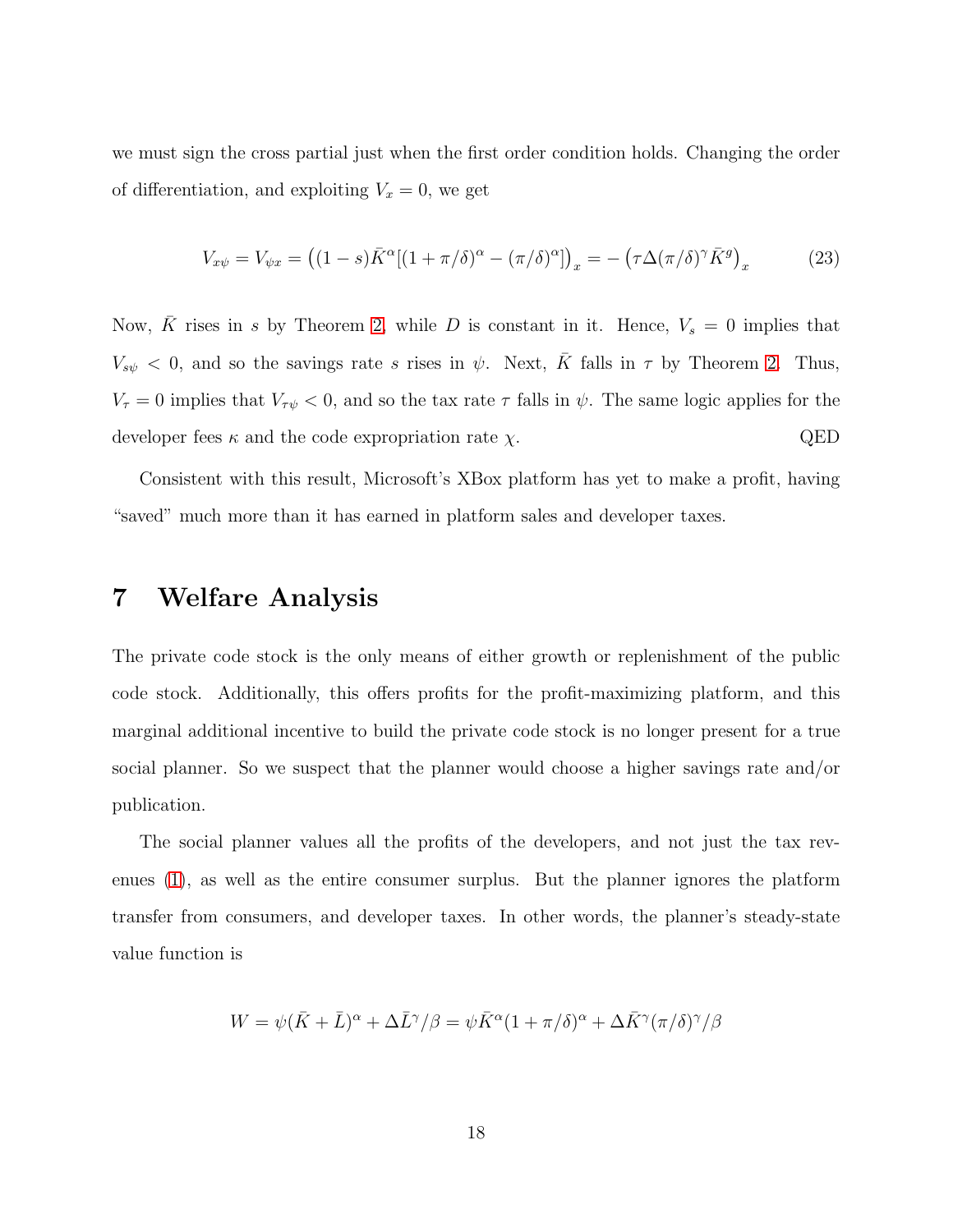hereby building on the expression [\(13\)](#page-12-3) for total developer profits. How how the public code figures so much more prominently in the social planner's objective function than in the platform owner's. In other words, at the margin, those controls that inflate the public code will be larger. On the other hand, the planner does not care about developer taxes.

Theorem 5 (Social Planner) Compared to the platform owner, the social planner would choose a zero tax rate  $\tau$ , a larger public code publication rate  $\pi$ , and would expropriate faster.

In other words, even though the platform owner is privately providing the public good, he is not doing so to the extent that a benevolent social planner would desire.

# 8 Conclusion

This paper proposes a dynamic model of platform growth reflecting the fact that platforms may construct closed ecosystems of firms that build on publicly available code. Our model takes inspiration from the growth literature in macroeconomics. We explain the logic of this platform strategy, and derive how the platform should optimize its treatment of developers.

# A APPENDIX: OMITTED PROOFS

#### A.1 Proof of Theorem [3](#page-17-0)

To show  $x^* > 0$ , it suffices that  $V_x > 0$  when evaluated at  $x = 0$ . For the controls  $x = s, \chi, \pi$ , this follows from Theorem [2](#page-15-2) — recalling the properties of  $\Delta$  derived in its proof, and that  $[(1+\pi/\delta)^{\alpha} - (\pi/\delta)^{\alpha}]$  is second order in  $\pi$  near 0. Consider next the control  $x = \tau$ . For  $\tau$  near 0, the fall in  $\Delta$  is of smaller order than  $\tau$ , since  $\beta > 2$ ; therefore, the last term  $\Delta(\pi/\delta)^{\gamma} \hat{K}^{\gamma}$ in the derivative of [\(22\)](#page-17-1) at least initially dominates the fall in  $\hat{K}$ . So  $V_{\tau} > 0$ .